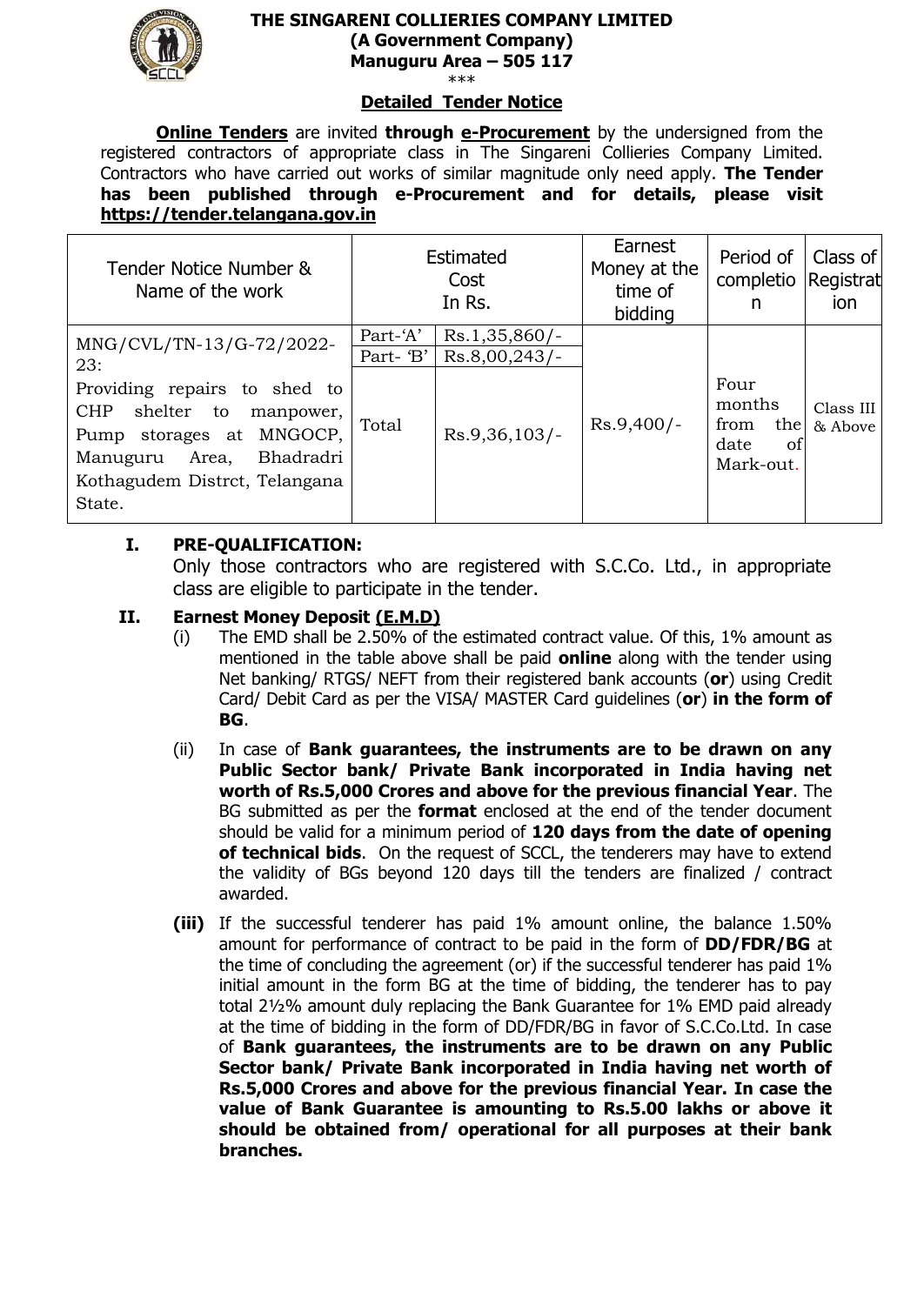## **III. TENDERING PROCEDURE:**

- 1. The bidder shall scan and upload the following documents while participating in the tender
	- a) Contractor registration certificate issued by SCCL valid as on the date of opening of bids.
	- b) EMD instrument.
	- **c) The Successful tenderer shall submit copy of GST registration certificate /PAN card at the time of concluding the agreement.**
- 2. **The ceiling of tender premium shall be 5%.**
- 3. The price bids of the bidders who have submitted the above documents will be opened on the specified date. In case of extension of the date of opening of bids, suitable corrigendum will be published in the e-procurement platform.

### 4. **Dates for submission / opening of bids:**

- (a) Bid submission Start Date and Time **13-06-2022** from 09:00 P.M.
- (b) Last date for Submission of Bids online is **29-06-2022** up to 04:30 PM.
- (c) The **Price Bids** will be opened at 05:00 PM on **29-06-2022** at the Office of AGM (Civil)/MNG.
- 5. The Tenderer has to keep his tender valid for **120 days** from the date of opening of price bids.
- 6. The successful tenderer shall submit self attested copy of PAN card at the time of concluding the agreement.

#### **IV. OTHER INFORMATION TO THE BIDDER:**

## 1. **Submission of hard copies of the documents & original E.M.D. instruments:**

The Department will notify the successful bidder for submission of hard copy of registration certificate and original EMD uploaded at the time of bidding.

Further after award of work, the 2½% EMD for performance of contract is to be kept valid for a period of **31 months for NIT No. MNG/CVL/TN-13/G-72/2022-23 (i.e. period of completion + defect liability Period of 24 months + 3 months)** as stated in pre paras.

2. If any successful bidder fails to submit the above within the stipulated time, they will be suspended from participating in the tenders on e-procurement for a period of **three years**.

#### 3. **e-Procurement Transaction Fee:**

The participating bidder should pay e-procurement Transaction Fee @ 0.03% on the estimated contract value of the work subject to prevailing ceiling amounts with GST online.

Further, successful bidder has to pay e-procurement corpus fund at 0.04% of Estimated Contract Value of the work subject to prevailing ceiling amounts before entering in to the agreement. However, there will not be any charges towards eprocurement fund in case of works with ECV less than and up to Rs. 10 Lakhs.

- 4. **Conditional tenders will not be accepted.**
- 5. **Price Adjustment Clause:** Price adjustment clause is applicable for this Work.